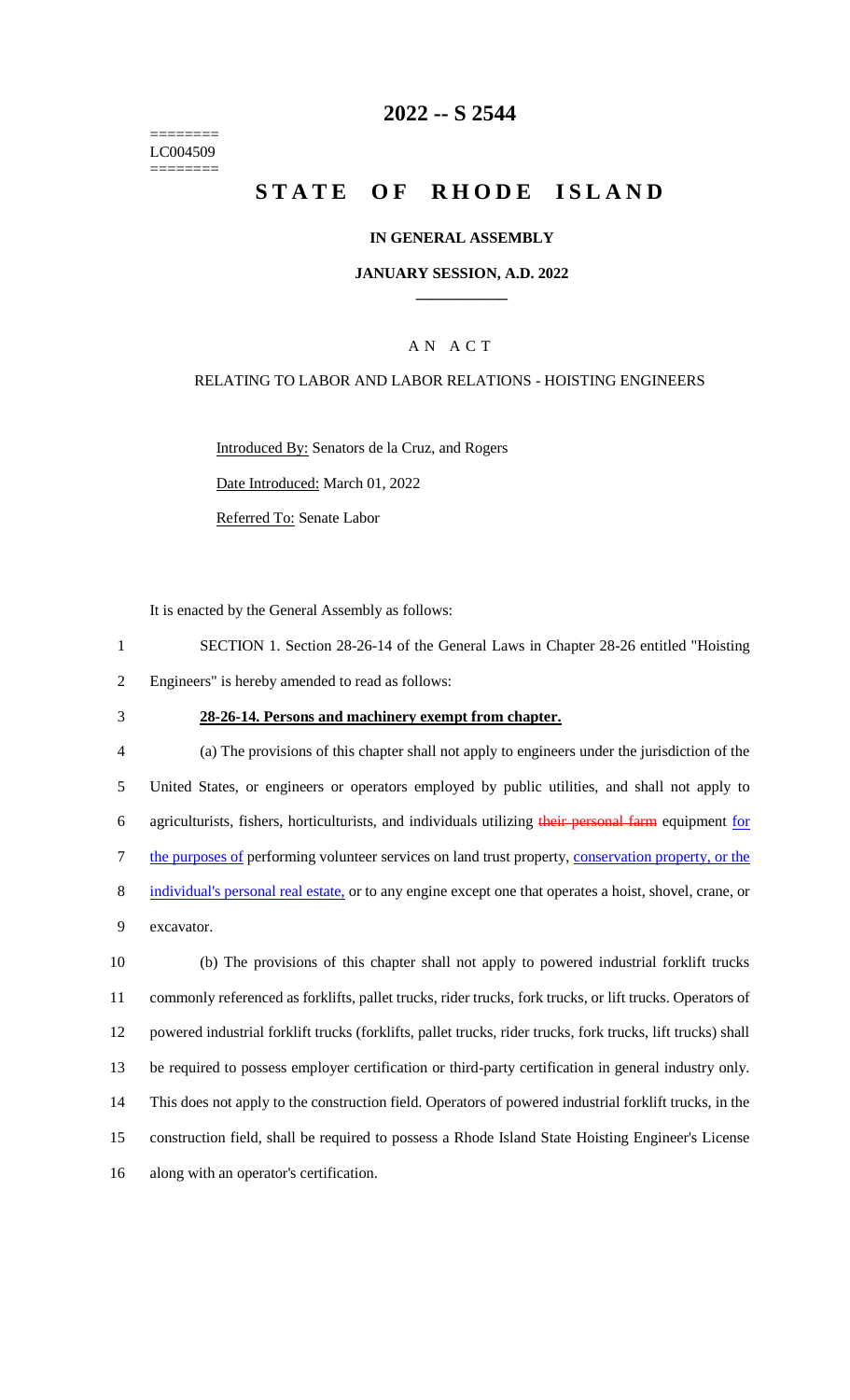1 SECTION 2. This act shall take effect upon passage.

#### $=$ LC004509  $=$

LC004509 - Page 2 of 3